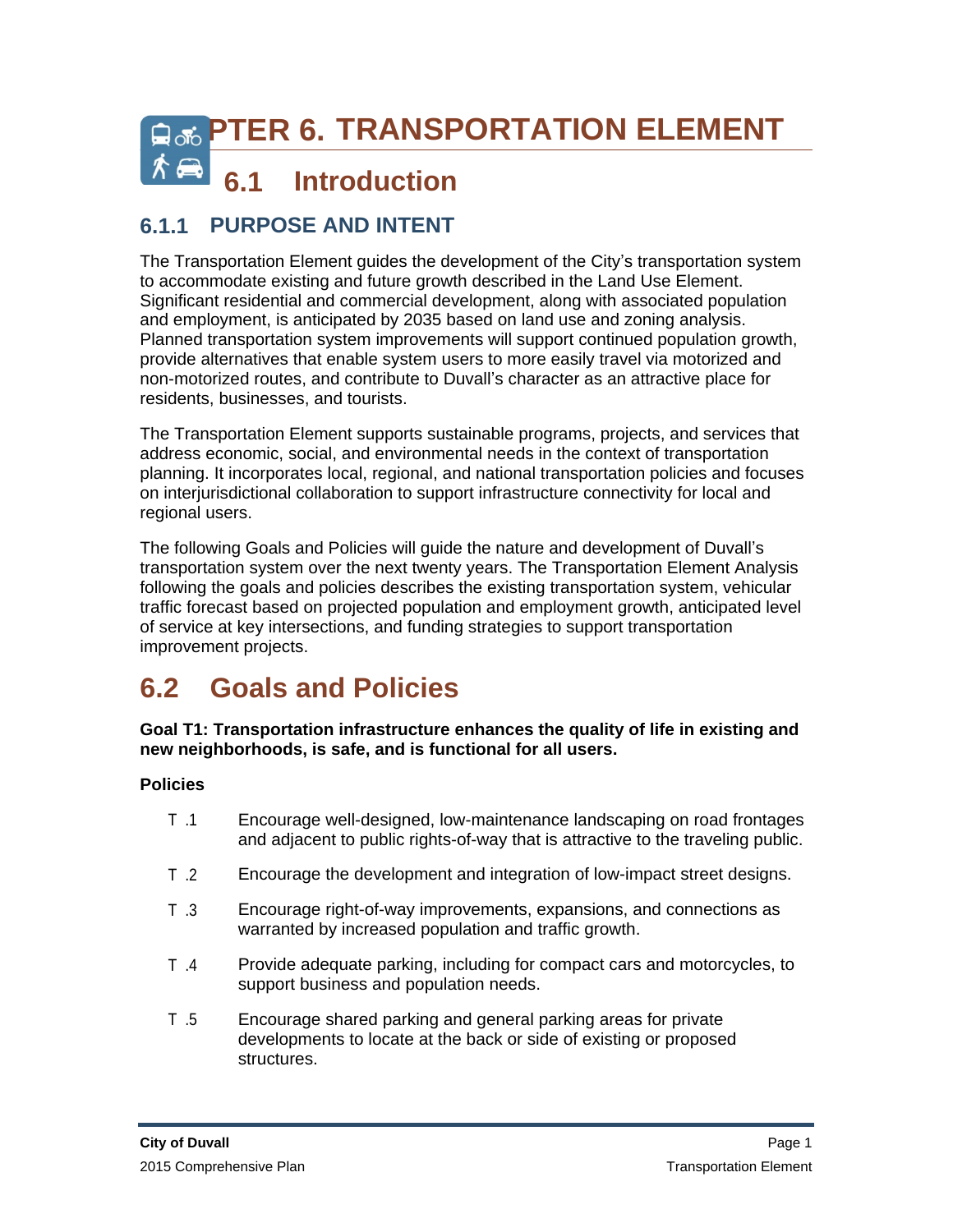- T .6 Encourage shared parking and general parking areas for private developments to locate at the back or side of existing or proposed structures.
- T .7 Continue to provide public parking for McCormick Park and Snoqualmie Valley Trail jointly with the police facility at Stephens Street and Railroad Avenue.
- T .8 Support a public parking facility for the Snoqualmie Valley Trail in the vicinity of Main Street and NE 143rd Place.
- T .9 Ensure pedestrian walkways are established and maintained through parking facilities and between developments.
- T .10 Require pedestrian amenities for new public and private development and include passive recreation components such as resting spots or "eddies."
- T .11 Expand Americans with Disabilities Act (ADA) improvements throughout Duvall's transportation system.
- T .12 Revise the roadway classification system as needed to ensure that transportation system improvements are compatible with adjacent land uses and minimize potential conflicts. Street classifications should reflect the desired function of the street.
- T .13 Support trail interconnectivity throughout the City to schools, parks and community facilities.
- T .14 Incorporate options for non-motorized transportation into the City's transportation system and use wayfinding signs to direct residents and visitors to desirable destinations within the City.
- T .15 Update and implement Duvall's pedestrian corridor system design guidelines.
- T .16 Ensure development provides infrastructure for pedestrians and cyclists, and linkages to the surrounding community. Specifically, promote increased non-motorized connections for east-west corridors within the city.
- T .17 Promote Low Impact Development (LID) approaches where appropriate and alternative road standards including possible road width reductions to promote non-motorized transportation and healthy communities.
- T .18 Promote wayfinding, shared use of facilities, and safety through signage and public education materials.
- T .19 Support and encourage shared parking facilities as part of development or redevelopment of parks, trails, and open space.
- T .20 Establish connectivity standards for thoroughfares and non-motorized routes to ensure development is interconnected to adjacent properties and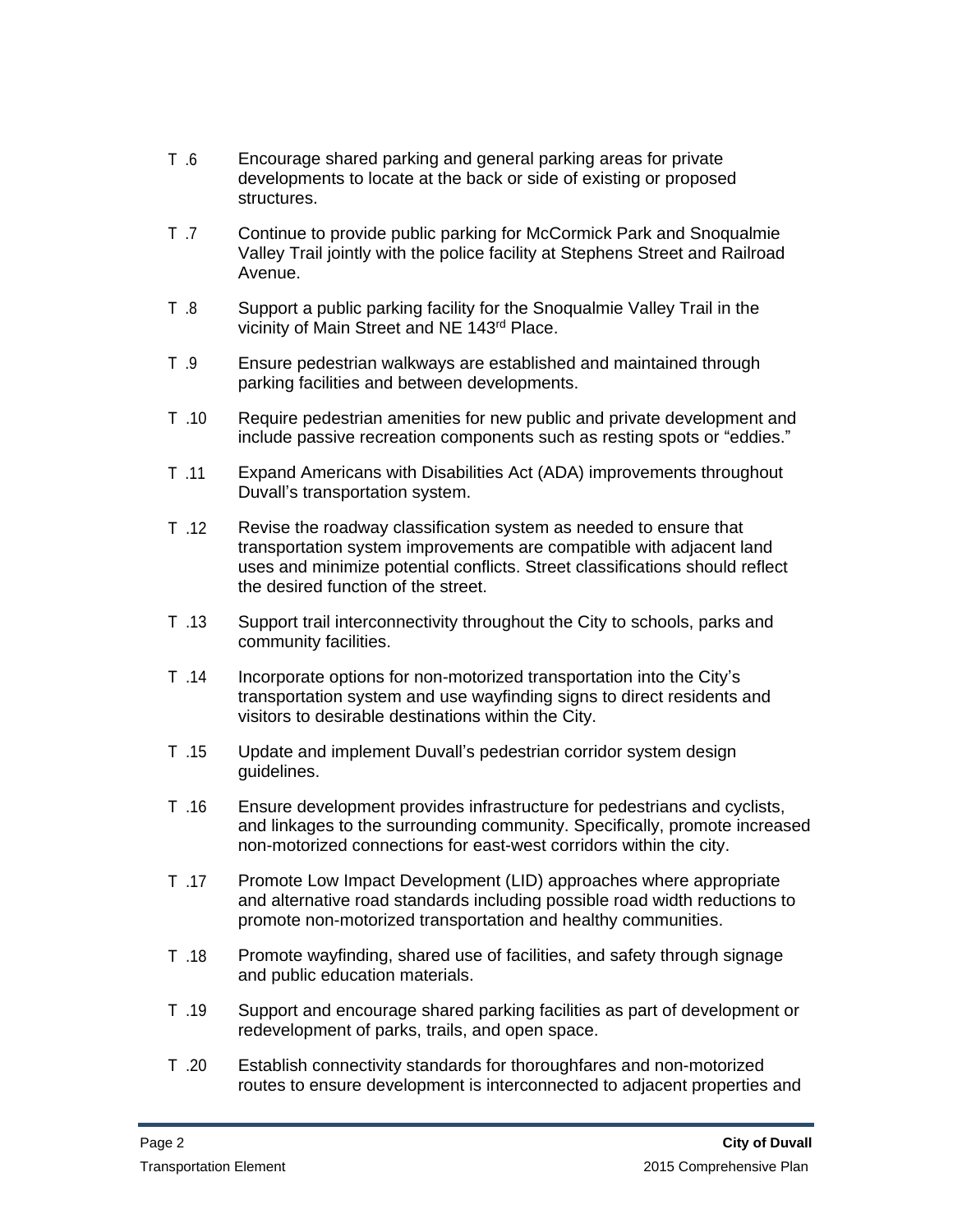thoroughfares, and to reduce fragmentation in the transportation network as the City builds out.

- T .21 Discourage installation of new cul-de-sac except when topographical or circulation constraints warrant their use.
- T .22 Design streetscapes on main thoroughfares to accommodate multi-modal transportation options such as motor vehicles (including buses), bicycles, and pedestrians.
- T .23 Install bicycle racks at new commercial developments, industrial developments, and city parks (whether new or established) to accommodate bicycle use.
- T .24 Design street lighting to take into consideration the needs of motorists, cyclists, and pedestrians while limiting excessive glare to adjacent residential uses.
- T .25 Integrate traffic safety design techniques into the street design to assist in safeguarding pedestrians, and cyclists, particularly near schools, playgrounds, and at crosswalks.
- T .26 Include stalls specifically designed for compact cars and motorcycles within both public and private parking lots.
- T .27 Provide pedestrian access between new residential development and adjacent schools, parks, playgrounds, or commercial areas if such access is not conveniently provided by sidewalks (whether existing or proposed) in the right-of-way outside of the development.

#### **Goal T2: Interagency coordination supports ongoing improvements to the transportation system.**

- T2.1 Coordinate with King and Snohomish counties, Monroe and Carnation, WSDOT, and PSRC to encourage state and federal funding of the Rural Town Centers and Corridors Program and to plan and fund projects on SR-203.
- T2.2 Collaborate with the Washington Traffic Safety Commission and WSDOT to make safety improvements to SR-203.
- T2.3 Encourage the state to designate SR-203 a Highway Safety Corridor from Monroe to Fall City.
- T2.4 Use grants, local taxes and funds, impact fees, and other funding sources to implement capital projects as identified in the City's CIP and TIP.
- T2.5 Coordinate with WSDOT to implement the Access Management Guidelines to protect the functional and economic viability of Main Street.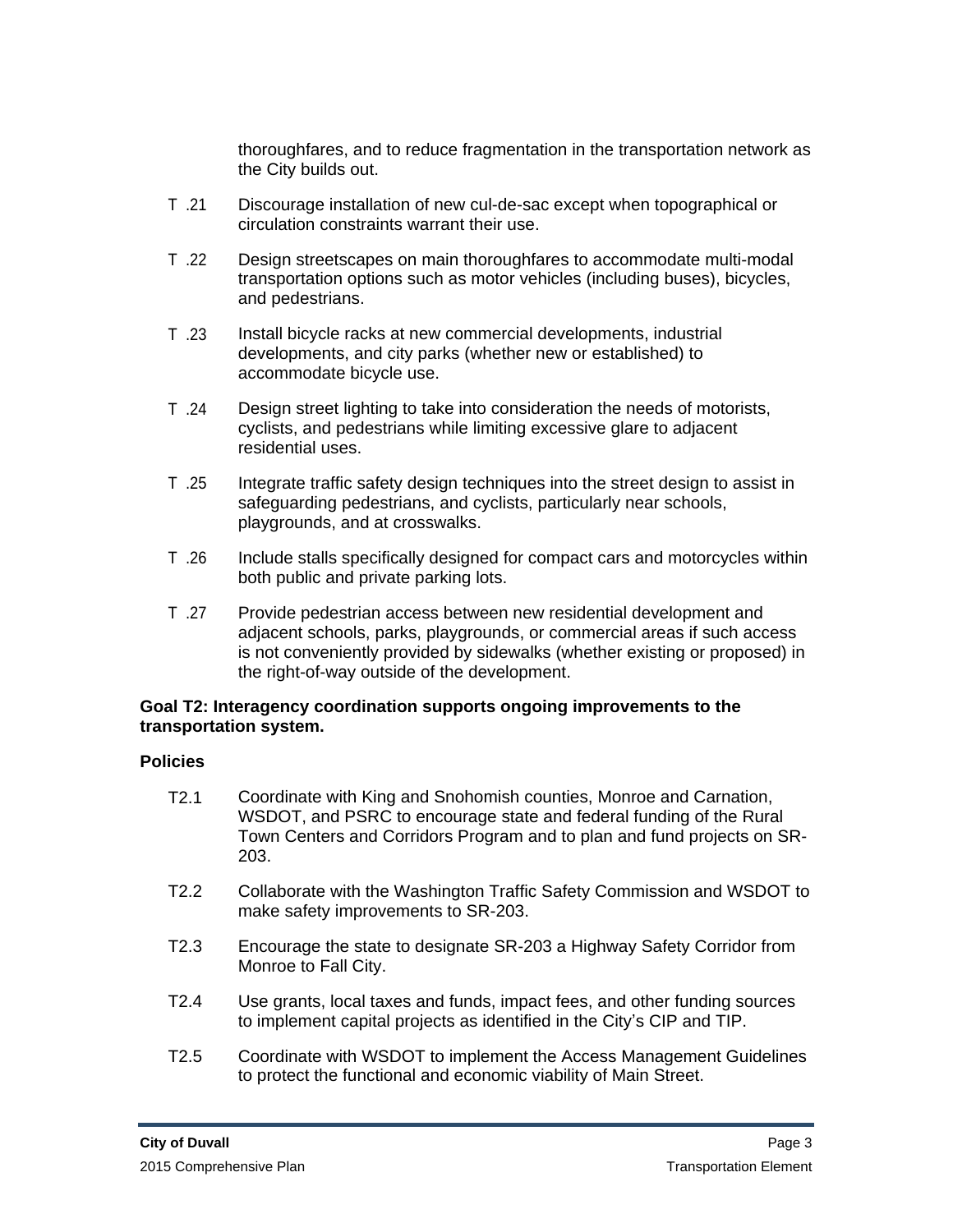- T2.6 Coordinate with WSDOT and King County DOT to improve pedestrian and bicycle safety on State and County roads.
- T2.7 Encourage the Riverview School District to create and maintain a "Safe Routes to School Program."
- T2.8 Encourage King and Snohomish counties to implement Snoqualmie Valley Trail improvements consistent with the "SR-203 Pilot Study: Corridor Concept Plan" (PSRC, 2004).
- T2.9 Solicit action by WSDOT and King County DOT to plan and construct improvements to State and County arterial systems that are needed to connect Duvall to regional employment and commercial districts.
- T2.10 Work with King County DOT to determine future configuration and relocation of the Woodinville-Duvall Bridge.
- T2.11 Encourage King County DOT and WSDOT to improve capacity and safety for Duvall commuters outside of City limits.

#### **Goal T3: Main Street is the heart of Duvall and an attractive destination for citizens, tourists and businesses.**

- T3.1 Preserve and enhance the visual character of the corridor to support Main Street's economic vitality.
- T3.2 Enhance the flow of traffic without increasing vehicular speeds or compromising the pedestrian and bicycling environment by making necessary improvements to the transportation system.
- T3.3 Minimize the use of traffic signals, where feasible, by employing alternative traffic control methods such as traffic circles and round-abouts.
- T3.4 Encourage appropriately scaled and designed parking to support business and recreational uses.
- T3.5 Support non-motorized activity by creating ample, safe, interconnected pedestrian and bicycle corridors.
- T3.6 Collaborate with WSDOT, King County DOT, and Snohomish County to identify a truck bypass route for Main Street to minimize truck traffic through the City.
- T3.7 Encourage transportation safety through implementation of appropriate traffic calming measures, improving and maintaining visibility at intersections, and ensuring adequate illumination.
- T3.8 Establish distinctive gateways at entrances through incorporation of overthe- road gateway signs, landscaped medians and planter strips, art, or other entry features.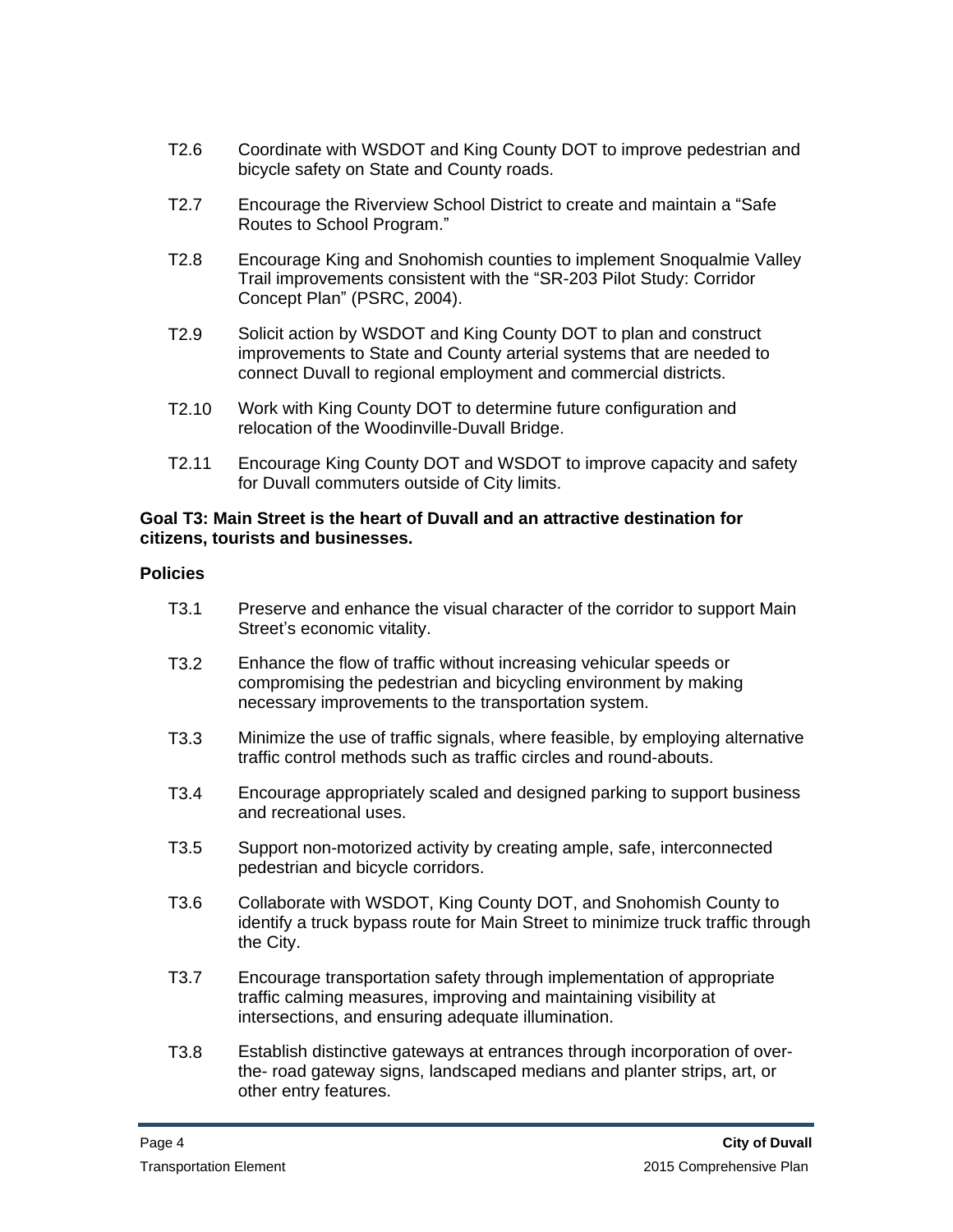- T3.9 Enhance the streetscape with special features such as distinctive street lighting (capable of holding seasonal street banners and flower baskets), street trees, street furniture, art, embedded street names in the sidewalk at intersections, unique crosswalk designs, landscaped medians, water features, and other elements.
- T3.10 Develop, maintain, and expand a signage and wayfinding program that directs vehicles and pedestrians to parking areas, public facilities, and attractions in Old Town.
- T3.11 Encourage and educate Old Town businesses to preserve on-street parking spaces for business patrons and encourage employees to park off-street.
- T3.12 Allow for more short-term parking in Old Town to support businesses by restricting commuter parking and encouraging use by business patrons.
- T3.13 Identify opportunities to provide public off-street parking lots within Old Town and establish new parking as resources permit.

#### **Goal T4: Duvall provides multimodal opportunities that reduce reliance on driving alone and support healthy lifestyles.**

- T4.1 Develop transportation facilities that support transit, carpooling, and nonmotorized transportation modes to reduce the use of single occupancy vehicles and associated impacts to air and water quality.
- T4.2 Coordinate with King County Metro to improve transit service within the Duvall area, particularly between Duvall and major commercial and employment districts within the Puget Sound region and in the surrounding Snoqualmie Valley region.
- T4.3 Coordinate with King County Metro to expand transit service to the south end of Duvall and to the upper residential neighborhoods when there is a demand for service.
- T4.4 Coordinate with KC Metro and Community Transit to improve transit to and from Snohomish County.
- T4.5 Encourage high-density residential development within walking distance of Duvall's business districts and the Community Car Park.
- T4.6 Support improvements for non-motorized access to transit facilities in Old Town to encourage transit ridership.
- T4.7 Provide bus shelters and other enhancements at higher volume bus stops to provide for rider comfort and safety.
- T4.8 Enhance transit service commensurate with population growth and increased activity in Duvall.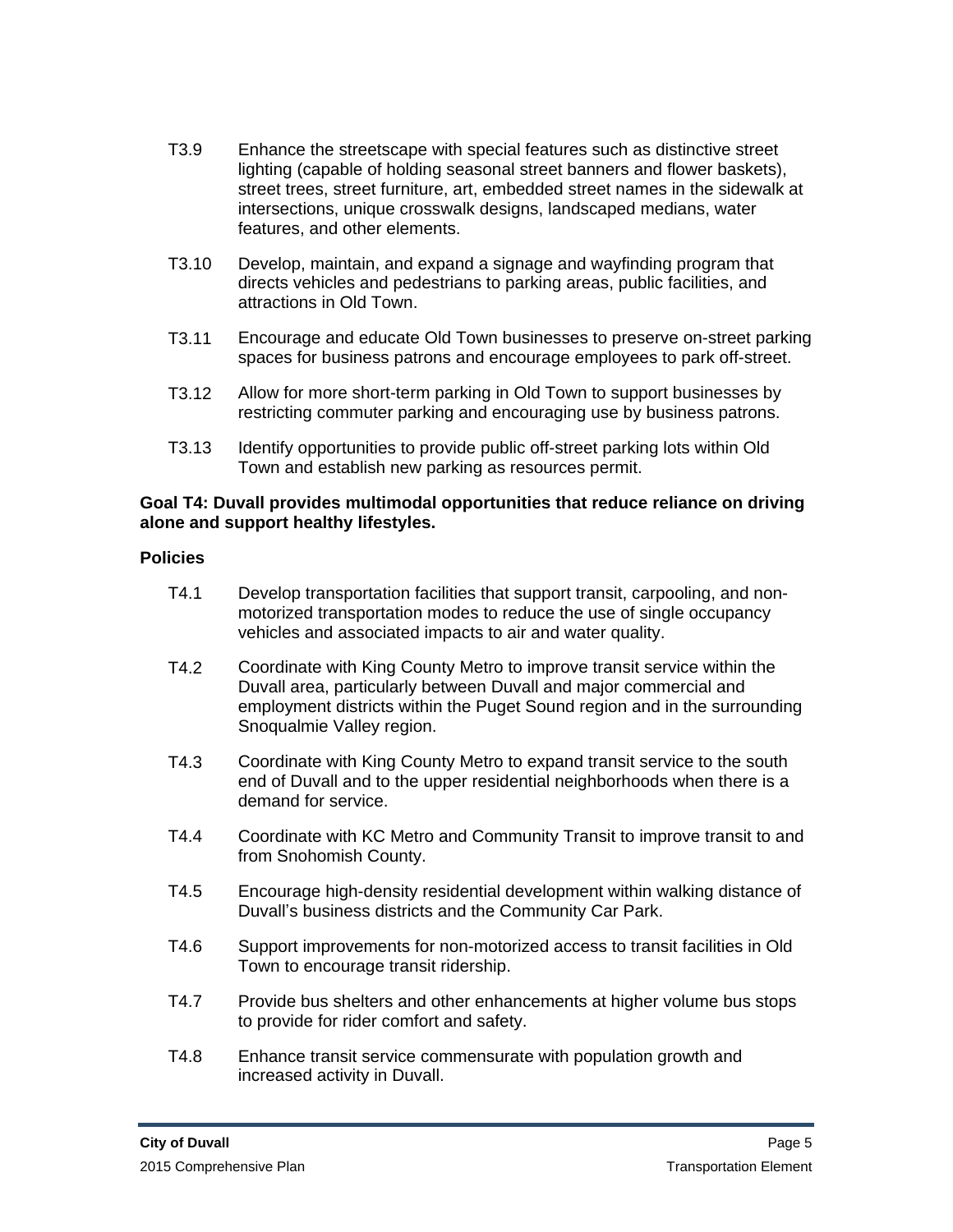- T4.9 Increase use of the Duvall Community Car Park as a park-and-ride facility by increasing public awareness of it and working with King County Metro to improve bus and pedestrian access to it.
- T4.10 Implement multi-modal improvements stipulated in the Transportation Improvement Projects and Programs and as prioritized in the Six-Year TIP.

#### **Goal T5: Reduced dependency on single-occupancy vehicles and increased use of high-occupancy vehicles.**

#### **Policies**

- T5.1 Develop and implement Transportation Demand Management (TDM) strategies to increase use of high-occupancy vehicles and support the efficient use of transportation facilities.
- T5.2 Participate in the education and promotion of City and regional nonmotorized transportation and public transit facilities and services.
- T5.3 Implement a Commute Trip Reduction (CTR) ordinance at such time when an employer or commercial development has 100 or more employees working a shift.
- T5.4 Develop transportation plans and programs that consider the impact to air and water quality and support County, regional, and state air quality goals and requirements. Educate residents about air quality impacts, alternative modes of transportation and alternative fuels.

#### **Goal T6: Transportation facilities are upgraded concurrent with new development to ensure the viability of the City's transportation system and to discourage urban sprawl.**

- T6.1 Implement adopted Level of Service (LOS) standards for all major thoroughfares in the City and consider establishing and implementing LOS standards for all non-motorized routes within the City. LOS standards may be re-evaluated and adjusted as needed.
- T6.2 Implement a concurrency management system to assess the expected transportation impact of proposed development on the available capacity of the arterial system.
- T6.3 Allow new development only when transportation facilities are adequate at the time of development, or unless a financial commitment is in place to complete the necessary improvements or strategies that will accommodate the impacts within six years.
- T6.4 The City will not apply concurrency to the Main Street Corridor or intersections along Main Street.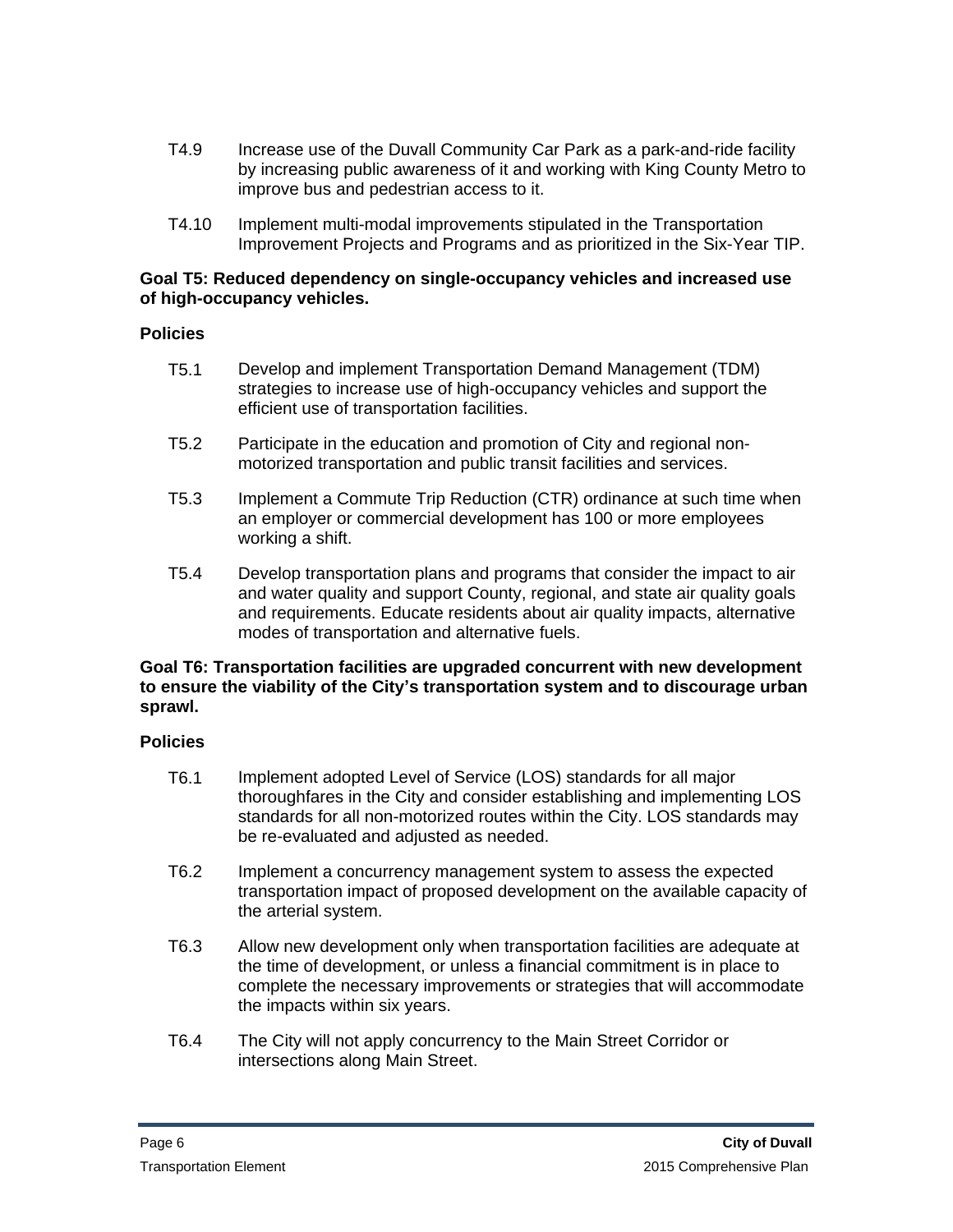- T6.5 Implement a reassessment strategy that alters land use or transportation assumptions or delays projects if funding levels cannot be met to implement the improvements.
- T6.6 Require new developments to plan for, design, and construct local streets that facilitate access, circulation, and emergency vehicle response.
- T6.7 Establish development review guidelines that implement the City's transportation policies, including LOS standards, concurrency, and mitigation requirements.
- T6.8 Establish requirements for Traffic Impact Analysis that will be required by all new developments above a specified threshold.
- T6.9 Regularly update the Transportation Plan to align with regional target allocations for housing and employment growth.

## **6.3 Transportation Element Analysis**

This section describes the regulatory setting, existing transportation system, vehicular traffic forecast based on projected population and employment growth, anticipated level of service at key intersections, and funding strategies to support transportation improvement projects. Additional detail about the transportation system and Duvall's management of the system is provided in the Transportation Plan.

## **6.3.1 GENERAL OVERVIEW**

The City of Duvall supports efficient, comprehensive, and cost-effective transportation systems that serve all aspects of the community including motorized, non-motorized, and transit users. The City strategically plans and funds system improvements that promote high quality of service for residents and visitors alike. The Transportation Element is largely based on the 2009 City of Duvall Transportation Plan Update (City of Duvall, 2010) and includes the following:

- 1. Regulatory Setting
- 2. Transportation System
- 3. Transportation Improvement Plan
- 4. Healthy Communities
- 5. Transportation Demand Management
- 6. Transportation Finance Plan
- 7. Intergovernmental Coordination
- 8. Transportation Planning References

## **6.3.2 REGULATORY SETTING**

The Transportation Element is based on State, Regional, and County legislation, as described below.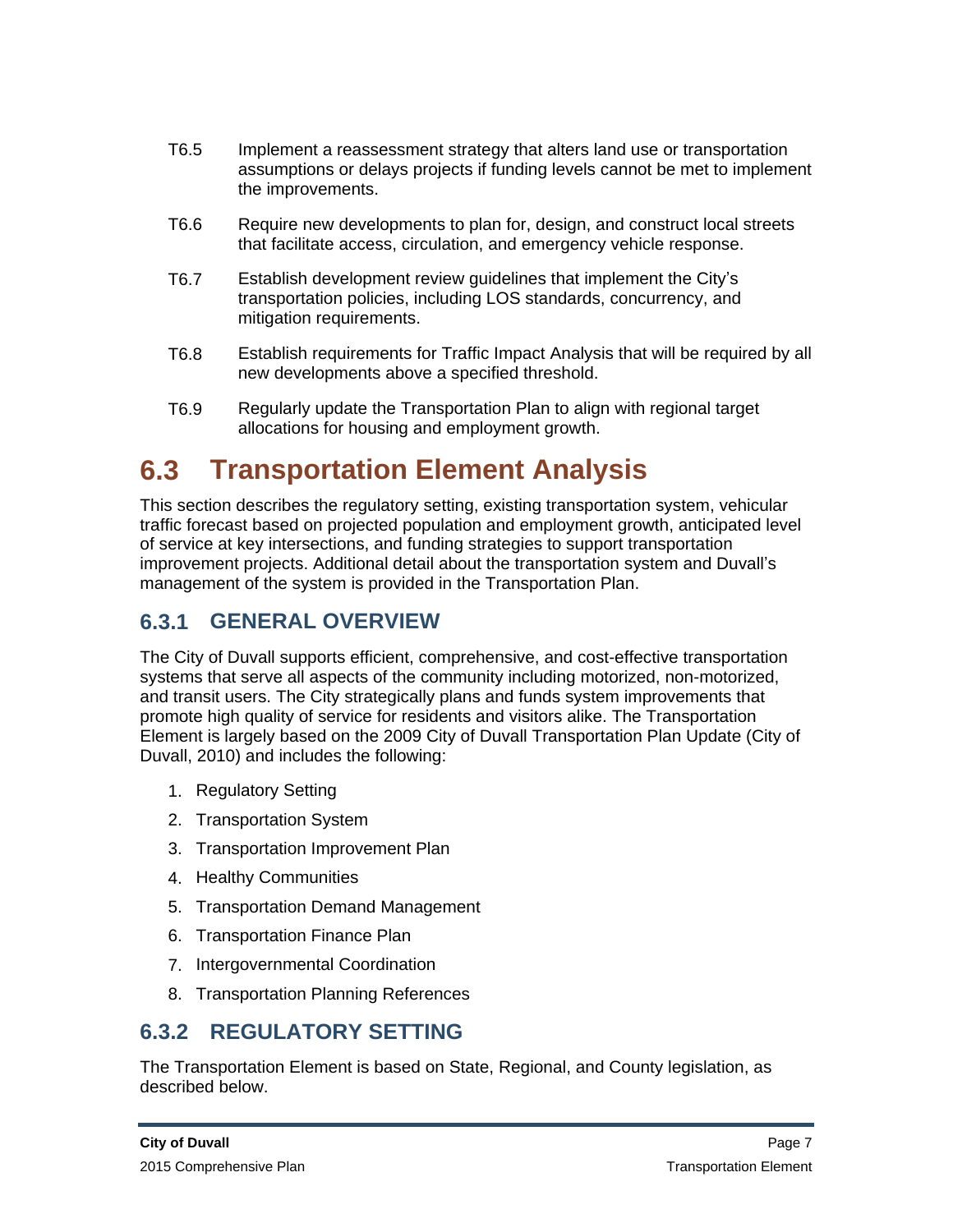#### **6.3.2.1 Growth Management Act**

Under the Growth Management Act (GMA) (RCW 36.70A.070), the Transportation Element is required to assess the needs of a community and determine how to provide appropriate transportation facilities for current and future residents. The element must contain:

- Inventory of existing facilities;
- Assessment of future facility needs to meet current and future demands;
- Multi-year plan for financing proposed transportation improvements;
- Forecasts of traffic for at least 10 years based on adopted land use plan;
- Level of Service (LOS) standards for arterials and public transportation, including actions to bring deficient facilities into compliance;
- Transportation Demand Management (TDM) strategies;
- Identification of intergovernmental coordination efforts.

After adoption of the comprehensive plan, jurisdictions must prohibit development that causes the level of service on a locally owned transportation facility to decline below the standards adopted in the transportation element, unless transportation improvements or strategies to accommodate the impacts of development are made concurrent with the development.

#### **6.3.2.2 Puget Sound Regional Council VISION 2040**

VISION 2040 was adopted as the central Puget Sound region's long-range strategy for growth management, the environment, economic development, and transportation (PSRC, 2010). While VISION 2040 builds on previous regional plans, including the VISION 2020 (adopted in 1995) and Destination 2030 (PSRC, 2007) updates, it also introduces new provisions to guide and coordinate regional and local planning in King, Kitsap, Pierce, and Snohomish counties. Successful implementation of VISION 2040 relies on successful implementation of local comprehensive plans.

In order to address VISION 2040, updated countywide planning policies needed to be complete by December 2010 with the GMA review and update of local comprehensive plans in 2013. The City of Duvall addressed the majority of the VISION 2040 requirements as part of the 2009 Transportation Element Update (City of Duvall, 2010). Any remaining VISION 2040 deficiencies will be addressed as part of the 2016 Transportation Plan and Transportation Element update in 2016-2017.

#### **6.3.2.3 Concurrency**

The City addresses concurrency as part of the City of Duvall development review process to maintain adopted levels of service. On-site frontage improvements, as well as off-site improvements if needed to mitigate impacts, are required at the time development occurs for motorized and non-motorized, pedestrian, and other multimodal transportation options. The City's concurrency program also considers local centers and subareas to encourage development that can be supported by transit. The City does not apply vehicle capacity or intersection concurrency requirements to SR-203 because the City does not have the authority to alter the level of service on a state highway, make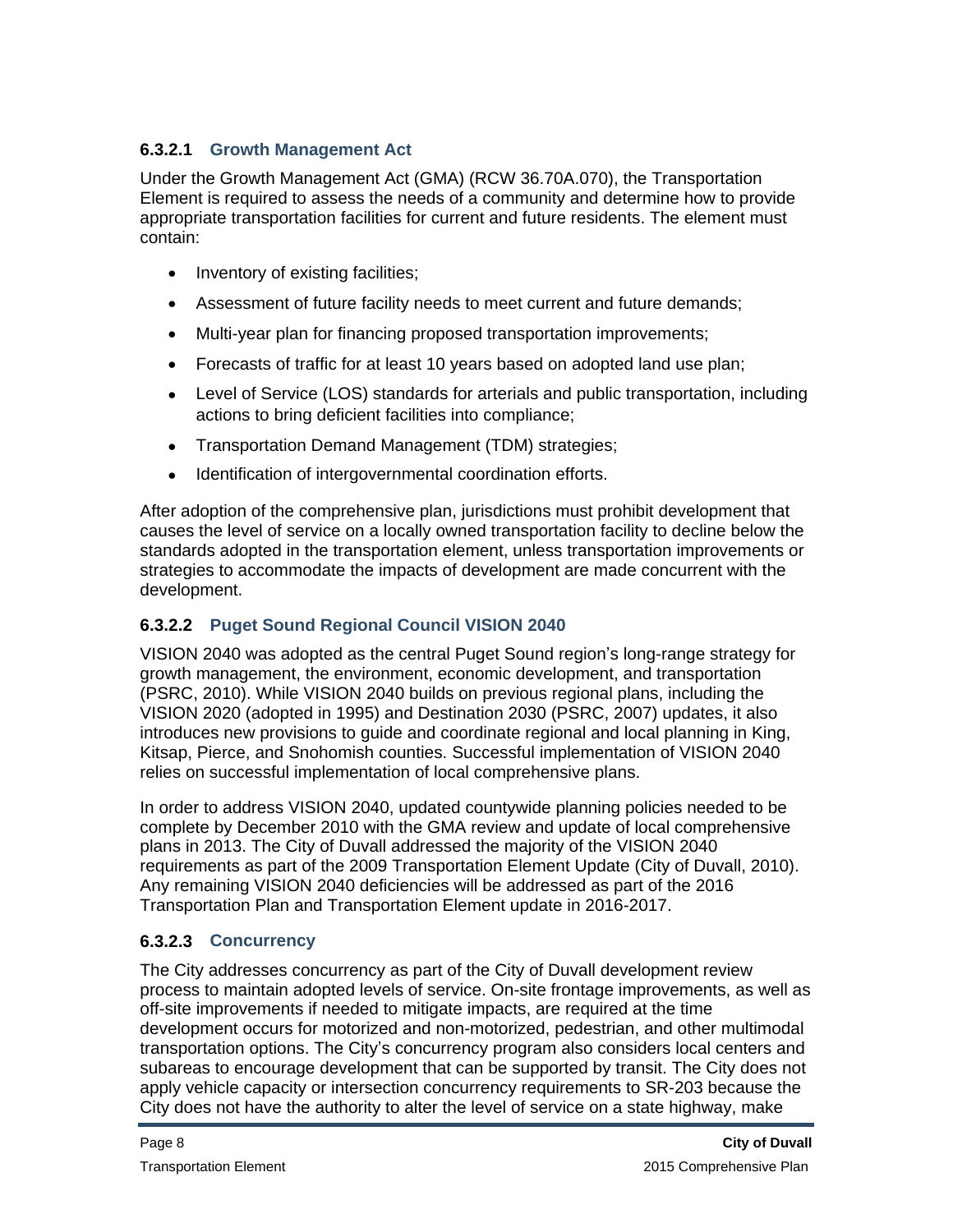final decisions concerning improvements to the highway, or have the ability to raise necessary funding for improvements.

#### **6.3.2.4 Countywide Planning Policies**

The King County Countywide Planning Policies (CWPPs) require that local jurisdictions develop a balanced Transportation Element that is consistent with VISION 2040 and proposed regional mobility (i.e. autos, transit, bicycle, pedestrian, air, and so forth). The CWPPs promote high capacity transit, non-motorized transportation, high-occupancy vehicle travel, mode-split goals, preservation and maintenance of existing transportation facilities, and development of financing strategies to meet future needs.

#### **6.3.2.5 Clean Air Conformity Act**

The Transportation Element is also subject to the Washington State Clean Air Conformity Act that implements the directives of the Federal Clean Air Act. Because air quality is a region-wide issue, the City of Duvall's Comprehensive Plan must support the efforts of state, regional, and local agencies as guided by WAC 173-420-080.

#### **6.3.2.6 Healthy Communities**

Recognizing the growing need for physical activity among citizens, the Washington State Legislature amended the GMA in 2005 with the Healthy Communities Amendment, ESSB 5186 (Washington State DOC, 2015). Comprehensive plans are directed to address the promotion of Healthy Communities through urban planning and transportation approaches. The two amendments to the GMA require that communities:

- Consider urban planning approaches that promote physical activity in the Land Use Element of a comprehensive plan;
- Include a bicycle and pedestrian component in the Transportation Element of a comprehensive plan.

## **6.3.3 TRANSPORTATION SYSTEM**

#### **6.3.3.1 Street System**

The Street system is more than simply traffic conveyance: streets are the framework for development and act as the interface between public facilities and residential and commercial use. The quality of life for vehicle users, pedestrians, bicyclist, and transit riders is directly impacted by the quality of the street system. In addition, frontage features such as landscaping, parking, illumination, public art, street furniture, the relationship of buildings to the street, and other attributes greatly influence and enhance the overall livability of the city.

Streets will require strategic design, construction, maintenance, safety, and efficiency improvements to serve the City. In addition, street design must be compatible with adjacent land uses (as described in the Land Use Element), utilities and stormwater best management practices (as summarized in the Capital Facilities Element), and good environmental practices (as described in the Environment and Sustainability Element).

State Route 203, also known as Main Street NE, is a Principal Arterial that is managed by the Washington State Department of Transportation (WSDOT) and conveys the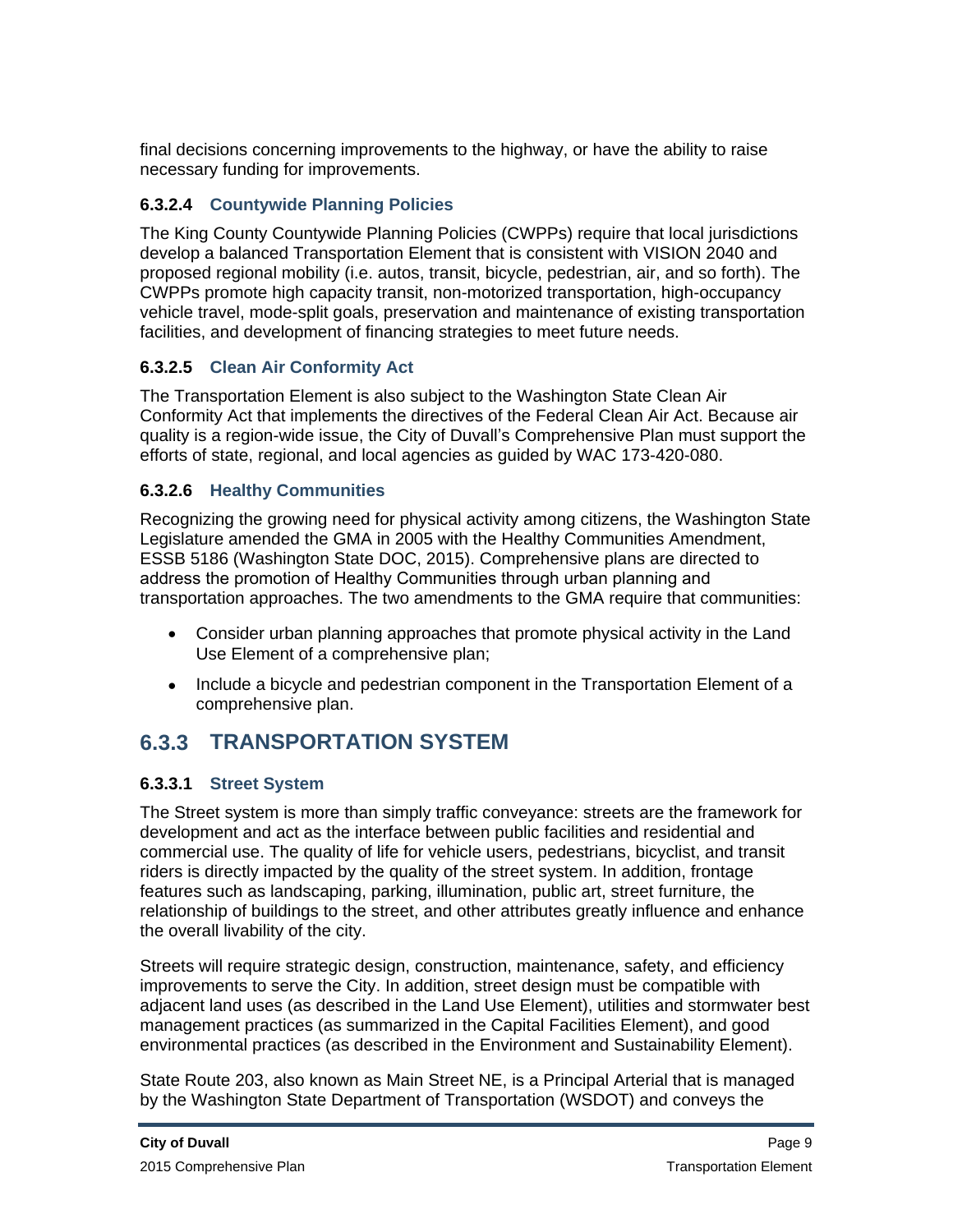majority of all traffic entering and exiting Duvall. Minor Arterials including NE Big Rock Road and NE Cherry Valley Road convey traffic east into unincorporated King County, while west-bound traffic across the Snoqualmie River Valley is limited to NE Woodinville-Duvall Road or NE 124th Street. A network of Collector Arterials provides major internal connections to these roadways while Subcollector and Subaccess streets provide neighborhood access and circulation. The City of Duvall roadway system is depicted on Figure T-1.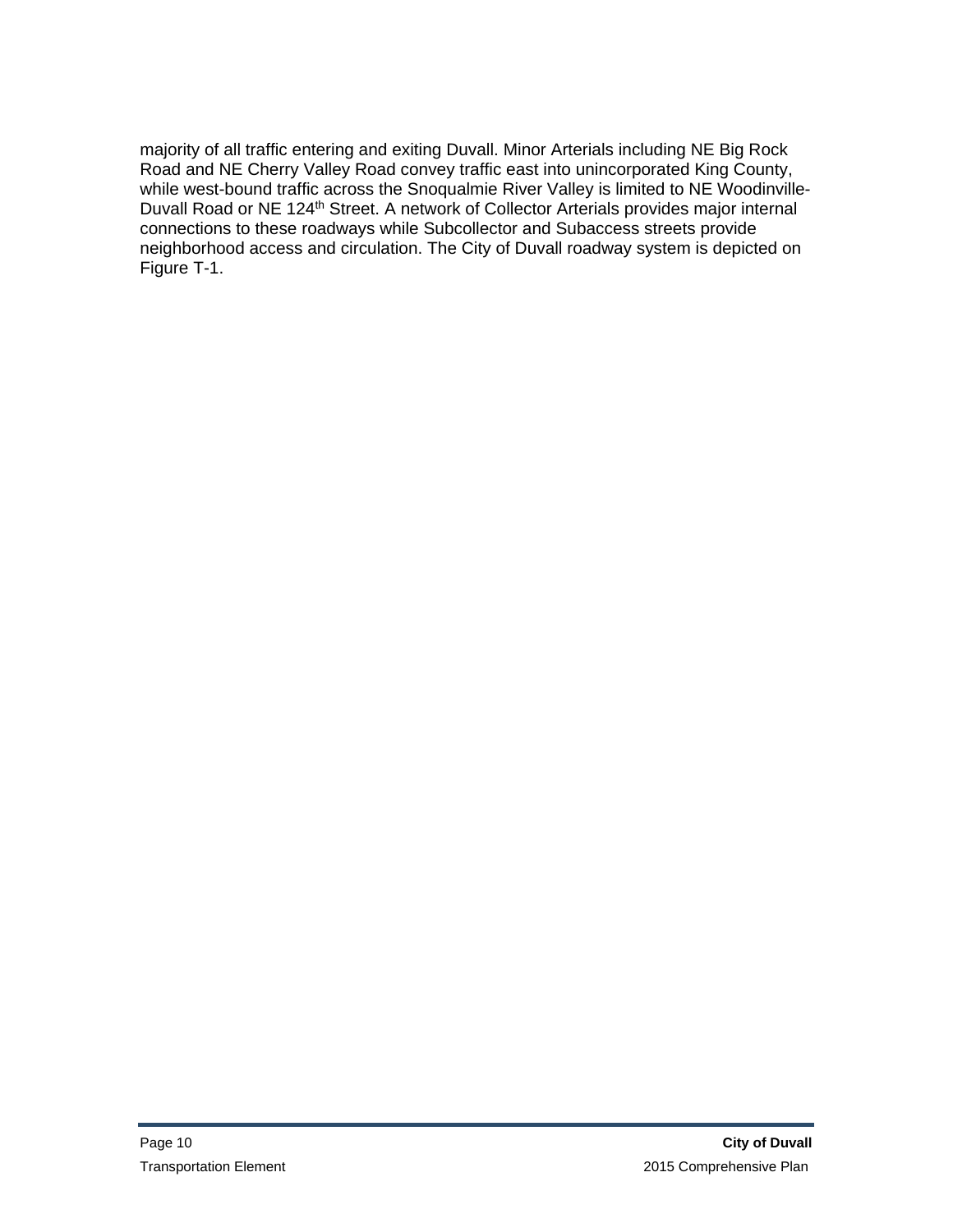

**Figure T-1. City of Duvall Street Classifications**

#### **6.3.3.2 Traffic and Level of Service Forecasts**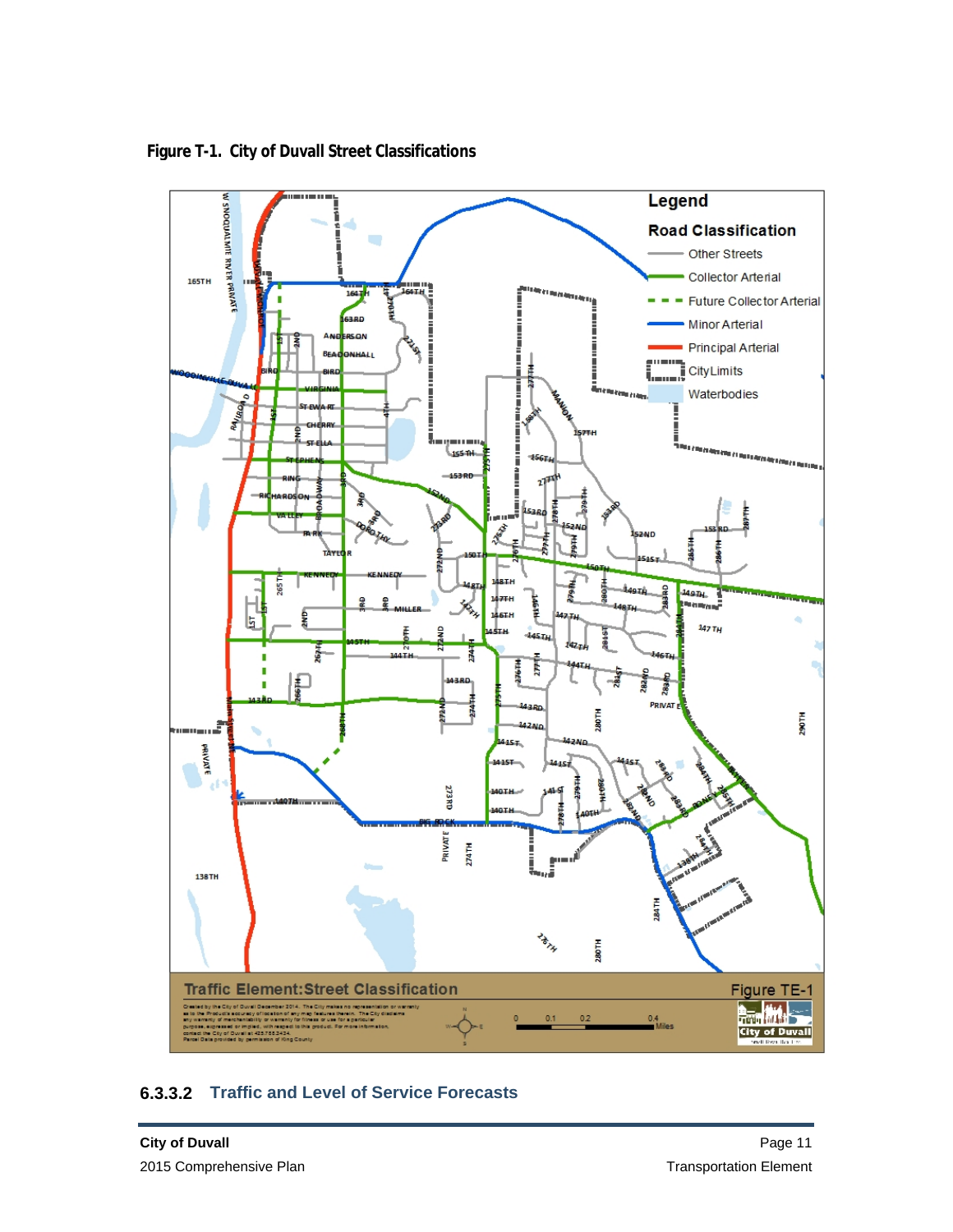Level of service and traffic forecasts were developed using a travel demand forecasting model using existing data and forecast land use growth to estimate future traffic demands as summarized in "2015 Capacity and Transportation Analysis Study/EIS Alternatives" (City of Duvall, 2016). The City used a rigorous process to calibrate the forecast model based on 2015 traffic counts and mapped existing parcel-based land use . Forecast growth estimates were based on developer-submitted "pipeline" (in-progress) projects and anticipated growth based on the zoning of parcels without developersubmitted plans.

Forecast travel conditions estimate where future bottlenecks may occur based on future travel demand. Travel demand is based on anticipated changes to land use and the types of trips generated, based on the population and employment allocations. The aggregation of those trips on City roadways provides planners with a future snapshot of the transportation system as a whole. The future baseline transportation system is evaluated under forecast travel conditions and includes committed transportation system projects – those currently under construction or fully funded. This network serves as a base for developing the intersection and roadway projects.

Traffic volumes in urban areas are typically highest during the weekday PM peak hour. This reflects the combination of commuter work trips, shopping trips, and other day-today activities which result in travel between 4:00 and 6:00 p.m., Monday through Friday. Therefore, the weekday PM peak hour is typically used for evaluating transportation system needs. 2015 PM Peak hour trips, along with future growth 2035 PM Peak Hour trips, are presented in Table T-1.

| <b>Land Use Type</b>                  | 2015 PM Peak Hour Trips <sup>1</sup> | 2035 Anticipated PM Peak<br>Hour Trips <sup>2</sup> |
|---------------------------------------|--------------------------------------|-----------------------------------------------------|
| Single Family Residential             | 2,268                                | 3,107                                               |
| Multi-Family Residential <sup>3</sup> | 350                                  | 695                                                 |
| Commercial                            | 2.990                                | 9,235                                               |
| <b>Total</b>                          | 5,608                                | 13,038                                              |

#### **Table T-1. Vehicle Traffic Forecast**

1 Based on Land Use data presented in the memorandum titled "2015 Capacity and Transportation Analysis Study/EIS Alternatives" (City of Duvall, 2016). Includes trips generated within the entire study area (City Limits and UGA/UGAR areas).

 $2$  Value identifies the anticipated number of new housing units that could be accommodated within city limits consistent with the City's Future Land Use Map (see Land Use Element) and Zoning Map along with the North UGA, two parcels in the UGA-Reserve South, and the Southwest UGA should they be annexed (City of Duvall, 2015).

<sup>3</sup> Multi-Family is defined as attached fee-simple residential units, attached condominiums or apartments, and manufactured homes within manufactured home communities for the purpose of traffic modeling.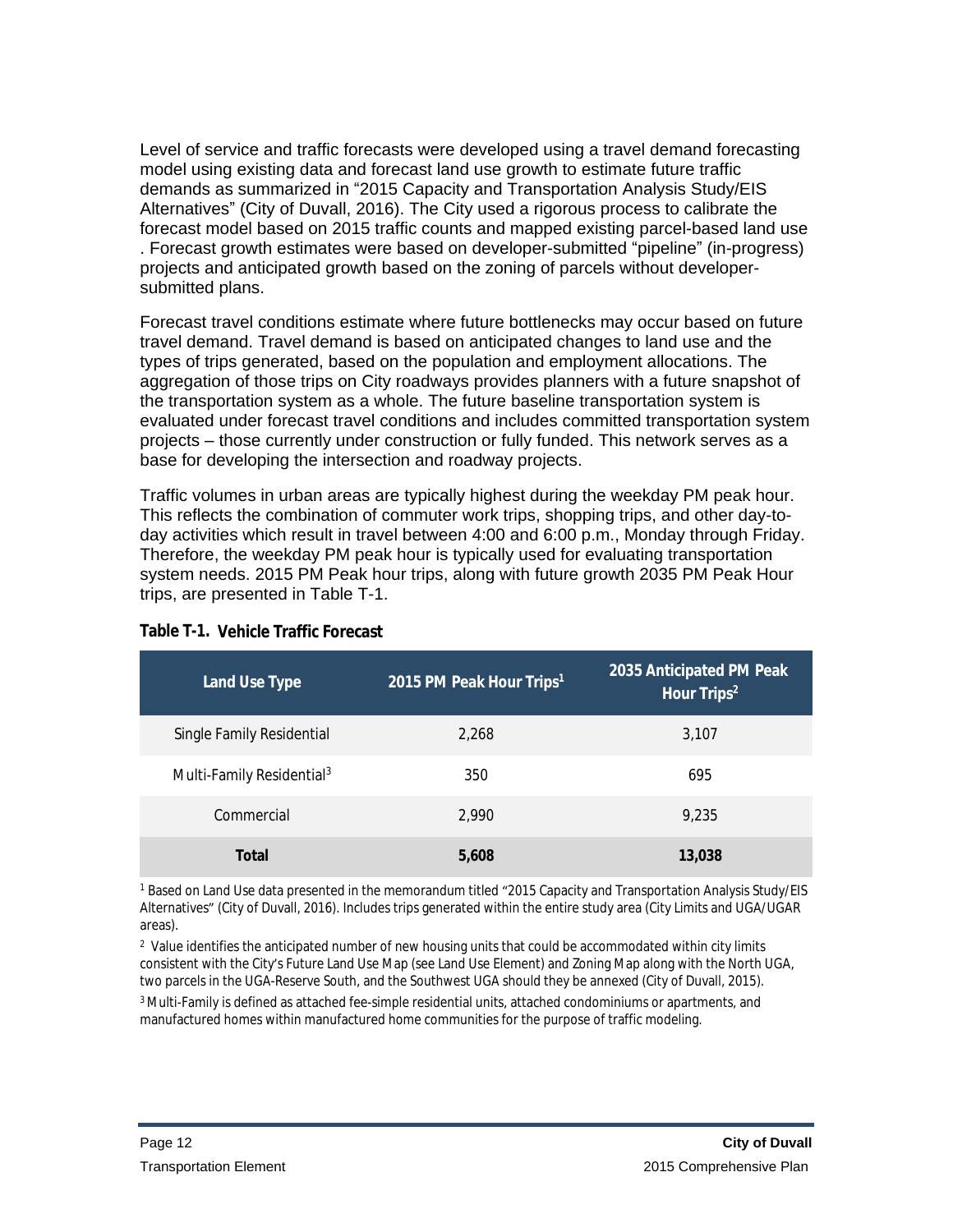The term "level of service" is used to describe the performance of a transportation facility. Level of service, or LOS, is a qualitative measure used to describe operational conditions and the perception of these conditions by drivers and passengers. LOS are given letter designations from A to F, and are assigned based on operating conditions; LOS A represents the best operating conditions and LOS F represents the worst. Motorist and passenger perceptions are influenced by travel conditions such as speed, time, freedom to maneuver, traffic interruptions and delays, comfort, and convenience.

The City adopted LOS standards for all intersections and evaluates service levels at weekday PM peak hours, which represent the worst traffic conditions. The City's standard for intersections with a functional classification of principal, minor, or collector arterial is LOS C. The standard for intersections along SR-203 is LOS D. The LOS standard for SR-203 is only established as a guideline for WSDOT to evaluate capacity deficiencies.

### **6.3.4 TRANSPORTATION IMPROVEMENT PROGRAM**

A 20-year Transportation Improvement Program (TIP) was developed as part of the City of Duvall's Transportation Plan (City of Duvall, 2010). The 20-year TIP includes planned major system-wide transportation upgrades to accommodate and mitigate forecasted growth. The City of Duvall annually adopts a Six-Year TIP that documents near-term planned improvements (City of Duvall, 2015). The City's Six-Year TIP projects are selected from the 20-year TIP based on anticipated private development and planned public Capital Improvement Projects. Historically, the City of Duvall completed annual revisions and updates to the Capital Facility Element to document the updated Six-Year TIP list. Future updates to the TIP list will be completed by resolution and adopted by reference, and as amended, in the Transportation Element.

Project types within the TIP generally include intersection improvements, new roadways and major widening projects, minor widening and reconstruction projects, non-motorized improvements, and citywide programs. These projects may be constructed in association with new development or by the City as part of the CIP.

## **6.3.5 HEALTHY COMMUNITIES**

The Transportation Plan promotes Healthy Communities and supports aspects related to pedestrian and bicycle connectivity. Key Healthy Communities concepts incorporated in the Transportation Plan include:

- Plan for all users:
- Plan complete streets for all users;
- Require connectivity;
- Create a safe pedestrian network;
- Consider multimodal concurrency;
- Identify and develop safe routes to school;
- Use parking management strategies to enhance bicycling and walking;
- Provide facilities to support bicyclists and pedestrians;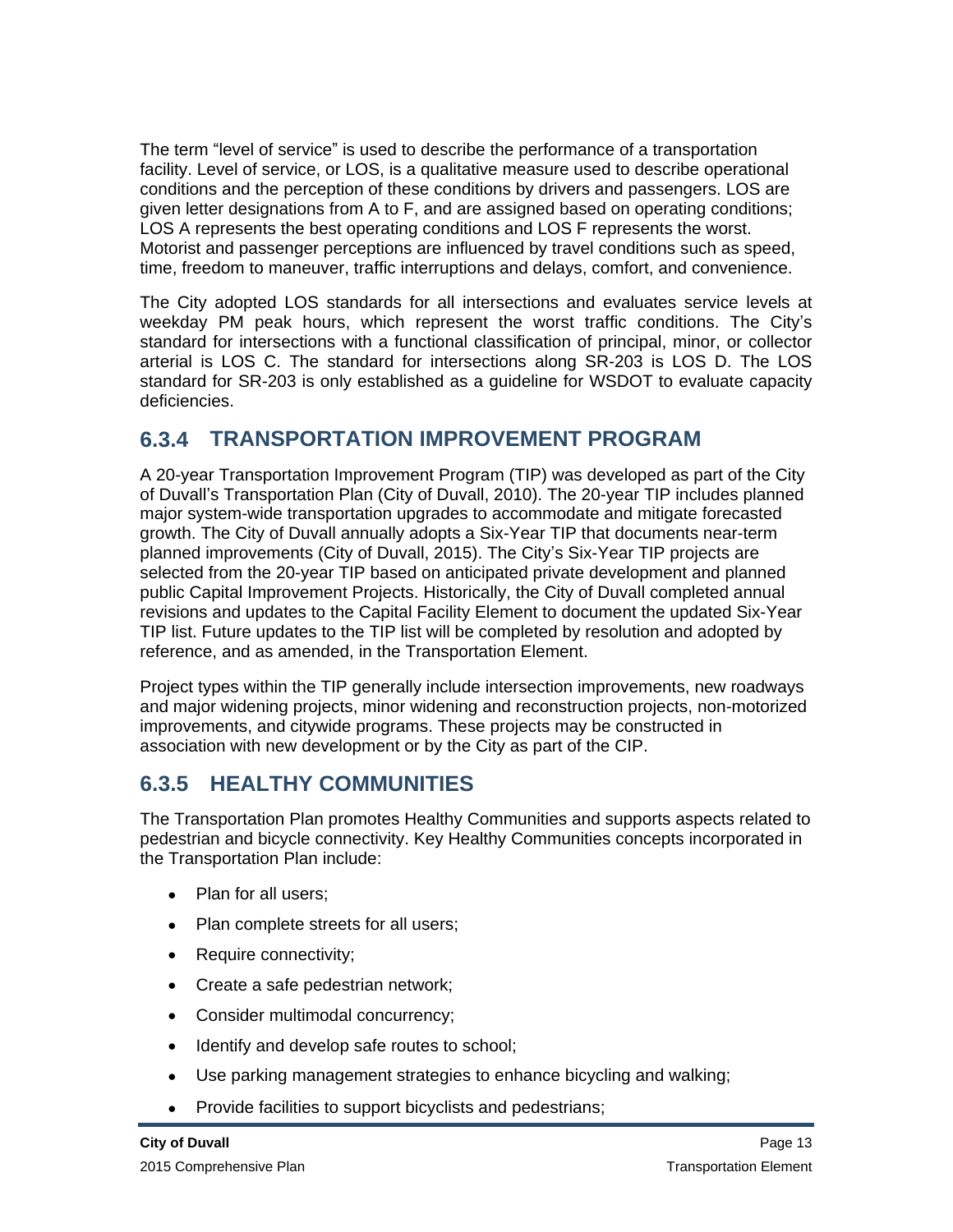Provide encouragement, education, and law enforcement to support bicyclists and pedestrians.

This Transportation Plan plans for bicycles, pedestrians, and public transit in order to support a physically active population. Street system design including connectivity, traffic calming, parking, and a grid system provide multiple options for non-motorized modes of transport. Such design is included in this element and is supported by the Duvall Municipal Code and construction standards. The amount of parking available affects the decision to walk, bicycle, or drive and is considered for both private development and development of public rights-of-way. Other facilities such as bicycle racks, public art, educational signage (interpretive and wayfinding), and resting or plaza stops with benches or other amenities also support Healthy Communities. Education regarding pedestrian and bicycle safety and enforcement of traffic laws for bicycles, pedestrians, and drivers is also stressed within this element to support Healthy Communities.

## **6.3.6 TRANSPORTATION DEMAND MANAGEMENT**

Transportation Demand Management (TDM) consists of strategies that seek to maximize the efficiency of the transportation system by reducing the number, length and need of private automobile trips. Typically, TDM measures include provision of park and ride lots, improvements to pedestrian and bicycle facilities, and promotion of ridesharing activities. Examples of recent City of Duvall TDM projects include sidewalk and bicycle lane construction on Main Street NE and the Duvall Community Car Park located on the northeast corner of the intersection of Woodinville-Duvall Road and Main Street.

Within the State of Washington, alternative transportation solutions are necessitated by the objective of the Commute Trip Reduction (CTR) Law, which applies to employers with 100 or more employees. The purpose of CTR is to help maintain air quality in metropolitan areas by reducing congestion and air pollution. Currently, the City does not have any employer with 100 or more employees working during a shift between 6am and 9am. When such an employer does exist, the City could develop a Commute Trip Reduction Ordinance consistent with the Commute Trip Reduction Act. The ordinance should include TDM actions for employers, such as carpool matching, transit pass subsidies, and bicycle parking to discourage employees from commuting alone.

Duvall is a growing community in a rural area. TDM strategies are typically most effective in denser and larger urban areas. However, strategies coordinated with King County, WSDOT, and PSRC can provide alternatives for residents and employees in Duvall. Potential TDM strategies the City could promote through policy or investment include, but are not limited to:

- Transit-oriented and pedestrian-friendly street design, including sidewalks and bicycle lanes;
- Transportation coordinators for large employers;
- Telecommuting;
- Flexible/alternative work schedules:
- Additional park & ride facilities;
- King County Metro Alternative Services (King County Metro, 2015);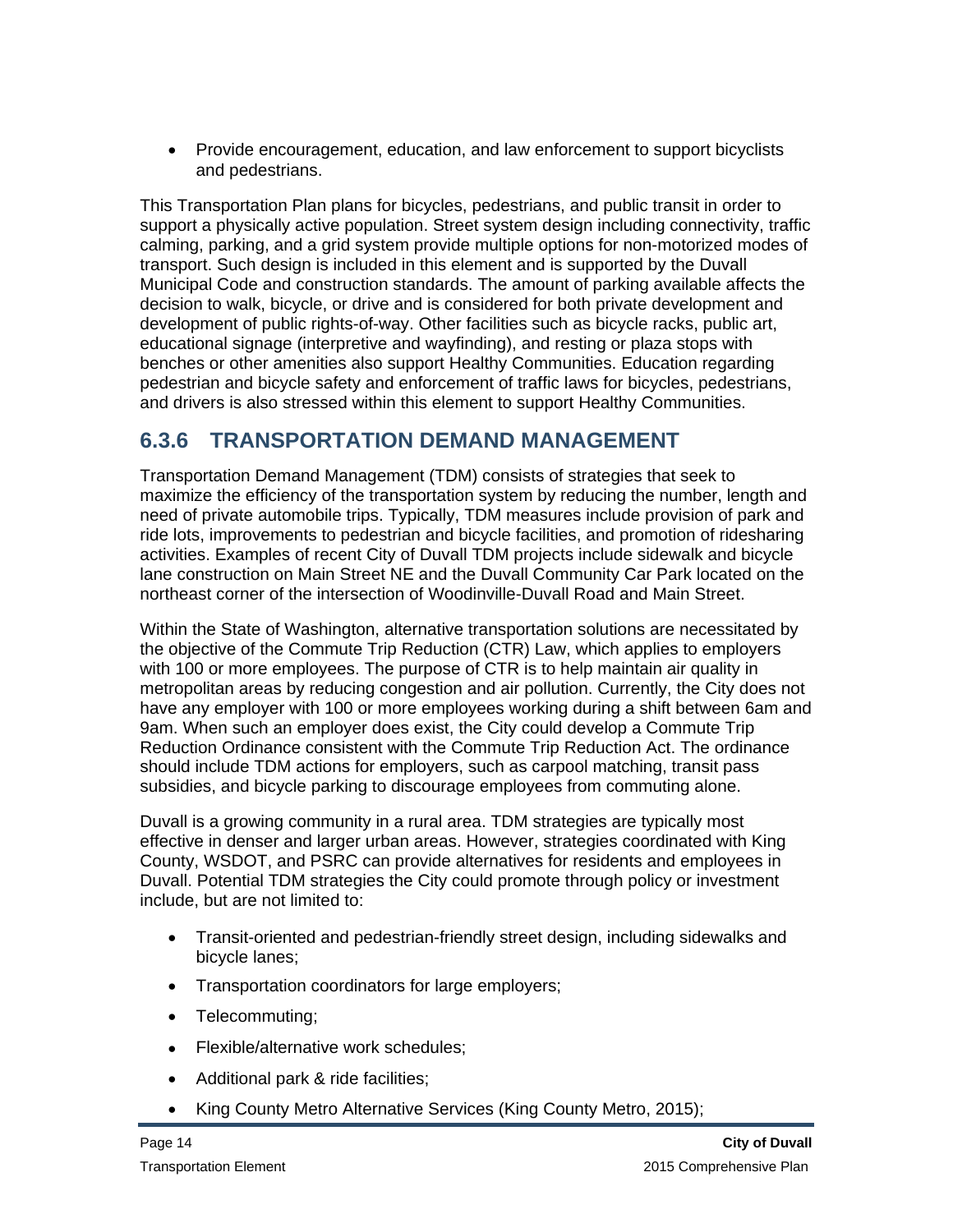• Ridesharing/carpooling.

## **6.3.7 TRANSPORTATION FINANCE PLAN**

The GMA requires the Transportation Plan of the Comprehensive Plan to include a multi-year financing plan based on the identified improvement needs in the transportation systems plan. Planning level cost estimates were prepared for each project and program within the 20-year TIP as part of the 2009 City of Duvall Transportation Plan Update (City of Duvall, 2010). Analysis of the City's capability to fund the projects was also conducted. This included review of existing and projected revenues and potential grants or other agency funding. In addition, the Plan provides a strategy for adjusting the funding program over time if identified revenues fall short of expectations. Implementation strategies are discussed and include items such as coordination with WSDOT and King County to prioritize and fund regional improvements. Other strategies include strengthening the transportation concurrency and impact fee programs to ensure development helps fund transportation improvements necessary to support new growth. The implementation plan sets up the framework for the City to prioritize and fund the improvements identified in the transportations systems plan.

## **6.3.8 INTERGOVERNMENTAL COORDINATION**

Intergovernmental coordination efforts include both direct and indirect interaction between the City of Duvall and local, regional, and state government. A significant amount of traffic within the City is generated outside Duvall's city limits. SR-203, NE Big Rock Road, NE Cherry Valley Road, and NE Woodinville-Duvall Road all channel local and regional traffic through the City. In addition, non-motorized trips generated both inside and outside of the City utilize the Snoqualmie Valley Trail (SVT), the Tolt Pipeline Corridor Trail, and many City paths, trails, and roadways.

Effectively accommodating both internal and external traffic relies heavily on intergovernmental coordination and cooperation. Continued direct coordination (such as the 2015 WDSOT/City of Duvall Coe Clemons Creek Project), and indirect coordination (such as State funding and coordination with the Riverview School District for the 2012 and 2014 Cherry Valley Road Sidewalk projects), is vital to local and regional transportation improvements.